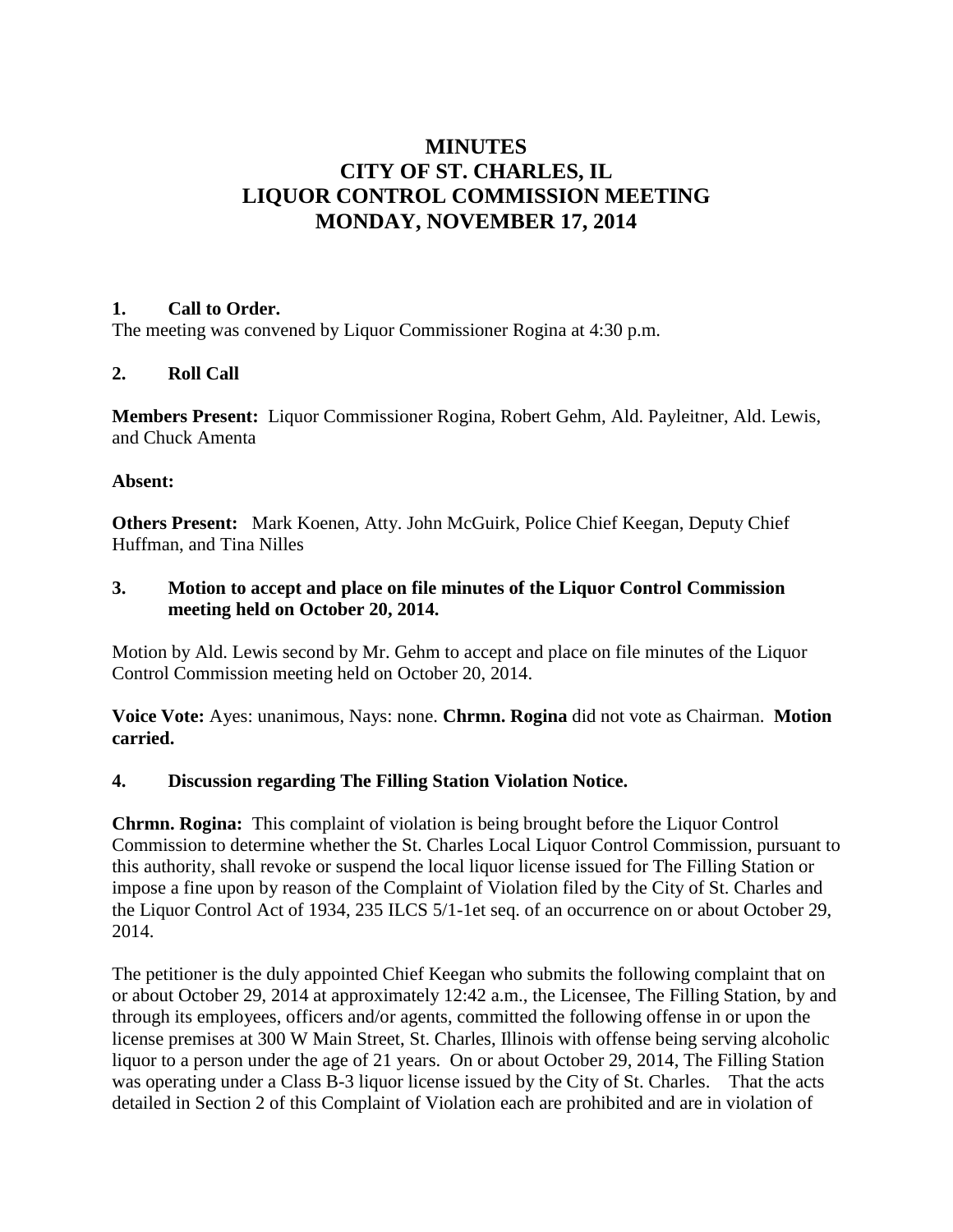Liquor Control Commission November 17, 2014  $2 | P \text{ a } g \text{ e}$ 

and contrary to Section 5.08.250(S) of the St. Charles Municipal Code and the Liquor Control Act of 1934. The licensee of The Filling Station is responsible for the acts of its employees, officers and agents and is required to ensure that no violations of state law or ordinances of City of St. Charles take place on said premises.

Mr. Milligan how do you plead on this matter?

**Mr. Milligan:** Guilty.

**Chrmn. Rogina:** In your plea of guilty do you request any kind of statement or anything you would like to tell the Commission prior to us going into executive session?

**Mr. Milligan:** I do take this seriously and what happen was I had a doorman who refused entry to the person and my bartender, who was in charge and was just promoted to assistant manager, she came out and overrode the doorman to let her in that she was good. She was the wrong one, not the doorman. After the investigator came and started to ask her questions, she called and notified me of what had happen. I talked to the doorman that night and I terminated her immediately. I've had a meeting with all my bartenders, managers, and bouncers since then and went over everything again. I do not anticipate this happening again.

**Chrmn. Rogina:** With respect to Mr. Metz who you refer to as the bouncer in this case, he was at the door and denied her entry but was override by the bartender, so he let her in at the request of the bartender.

**Mr. Milligan:** Yes, she was in charge at that time. This bartender had been working for me for 3-1/2 years, had always been a good employee, comes from a good family; that's why I promoted her, but she made an error in judgment and messed up. Yes, she overrode him.

**Chrmn. Rogina:** Any questions from the Commission members?

**Chuck Amenta:** The assistant manager who overrode the doorman, did she also serve her.

**Mr. Milligan:** Yes, I only had two people working.

**Chrmn. Rogina:** We are going to have motion to go into Executive Session and will not have an answer for you tonight. You do not need to wait.

#### **5. Executive Session (5 ILCS 120/2 (c)(4)).**

Motion by Mr. Gehm, second by Amenta to enter into Executive Session at 4:37 p.m.

**Roll Call:** Ayes: Gehm, Payleitner, Lewis, Amenta; Nays: None. Chrmn. Rogina did not vote as Chairman. **Motion carried.**